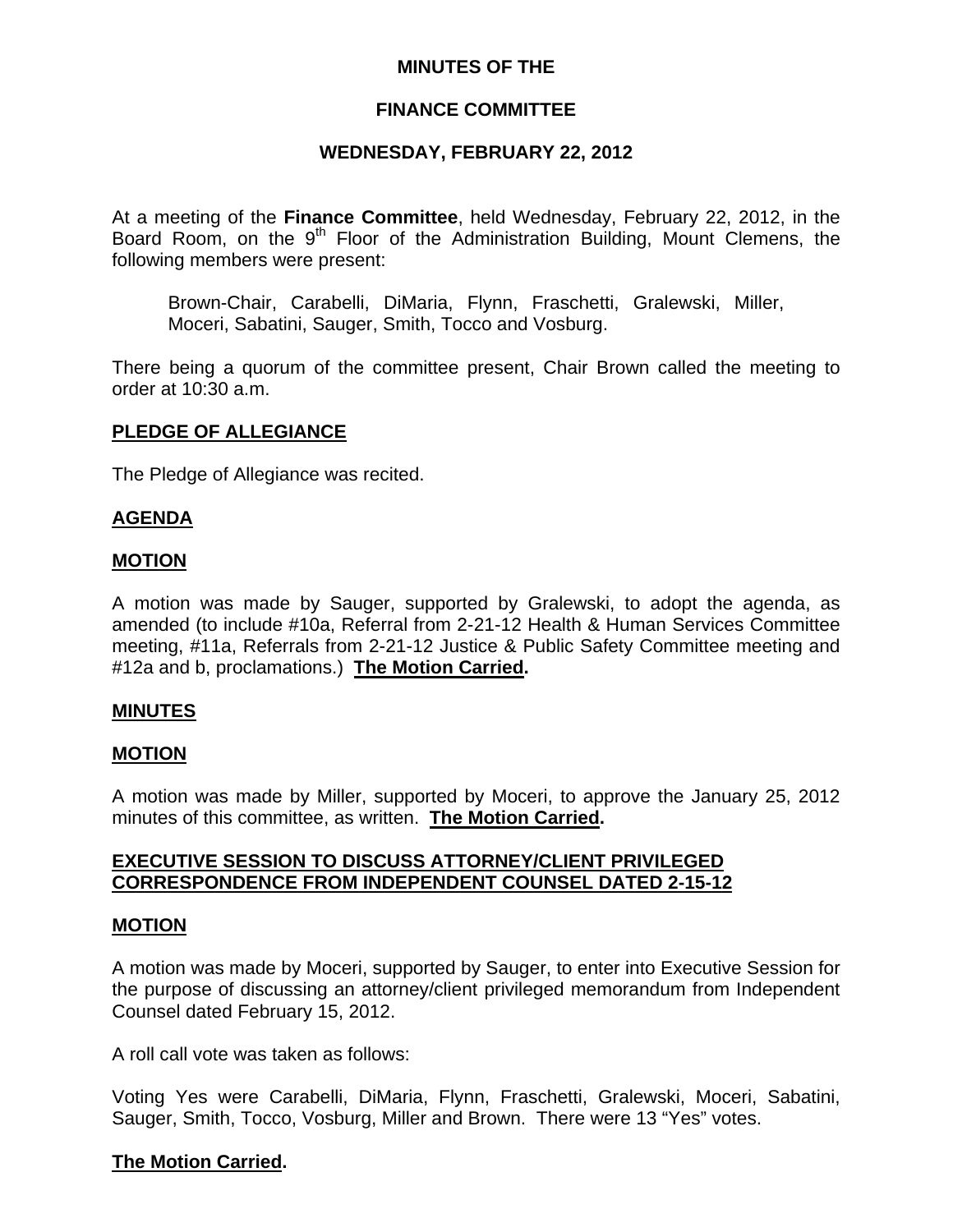In accordance with the motion, committee entered Executive Session at 10:32 a.m., with it concluding at 11:55 a.m.

### **MOTION**

A motion was made by Moceri, supported by Flynn, to refer the following issues to the 2-23-12 Full Board meeting: Resolution to Override Veto of Resolution 12-1, a Resolution to Amend Resolution 11-23 to Establish a Comprehensive Countywide Contracting Policy and a Resolution to Override Veto of Ordinance 2012-1, an Ordinance to Establish Comprehensive Policies and Procedures Governing the Awarding of Macomb County Contracts for the Procurement of Services, Supplies, Materials and Equipment. **The Motion Carried.**

### **FOURTH QUARTER 2011 DEPOSITORY RESOLUTION REPORT**

### **MOTION**

A motion was made by Sauger, supported by Sabatini, to receive and file the Fourth Quarter 2011 Depository Resolution Report provided by the Treasurer's Department. **The Motion Carried.** 

### **ADOPT 2012 DEPOSITORY RESOLUTION**

### **COMMITTEE RECOMMENDATION – MOTION**

A MOTION WAS MADE BY CARABELLI, SUPPORTED BY SABATINI, TO RECOMMEND THAT THE BOARD OF COMMISSIONERS ADOPT A RESOLUTION DESIGNATING PUBLIC FUND DEPOSITORIES IN COMPLIANCE WITH ACT 40 PUBLIC ACTS OF 1932 AS AMENDED.

Commissioner Fraschetti stated for the record that he presently has no interest or stock holdings for any of the banks listed in the resolution and he has no plans to make any purchases within the next 72 hours.

A ROLL CALL VOTE WAS TAKEN AS FOLLOWS:

VOTING YES WERE CARABELLI, FLYNN, FRASCHETTI, MOCERI, SABATINI, SAUGER, SMITH, TOCCO, VOSBURG AND BROWN. THERE WERE 10 "YES" VOTES.

VOTING NO WAS MILLER. THERE WAS 1 "NO" VOTE.

### **THE MOTION CARRIED.**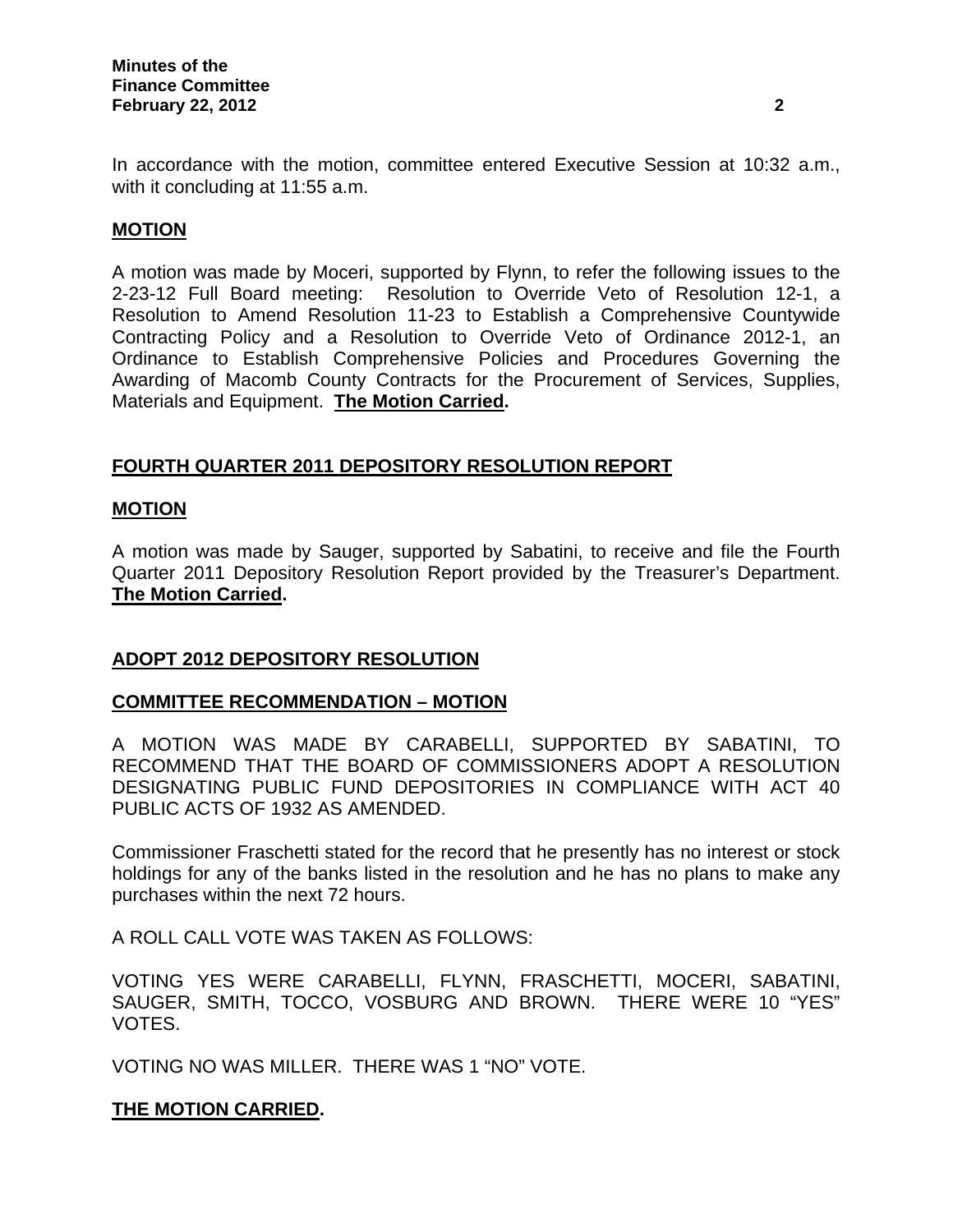### **APPOINTMENT OF LAW FIRM**

### **MOTION**

A motion was made by Fraschetti, supported by Sauger, to concur in the appointment of the law firm of Plunkett Cooney to represent Macomb County in the pending lawsuit in Federal Court entitled Kelli Ann Grabow, individually and as personal representative of the estate of Kristina Prochnow vs. Macomb County.

The following commissioner spoke: Carabelli.

Chair Brown called for a vote on the motion and **The Motion Carried.** 

### **REFERRAL FROM 2-21-12 HEALTH & HUMAN SERVICES COMMITTEE MEETING**

### **Correspondence with Executive's Office Related to the Medical Examiner's Annual Report**

Commissioner Miller said he referred this correspondence because he wanted everyone to be aware of their refusal to come before the Health & Human Services Committee to discuss the report.

Commissioner Fraschetti noted that it was the Office of the County Executive who refused to have the Medical Examiner's Office come before the committee.

### **MOTION**

A motion was made by Miller, supported by Moceri, to receive and file the correspondence with the Executive's Office related to the Medical Examiner's Annual Report. **The Motion Carried.** 

### **REFERRALS FROM 2-21-12 JUSTICE & PUBLIC SAFETY COMMITTEE MEETING:**

**Authorize Transfer of Funds from Friend of the Court Fund to Circuit Court Budget for Continuation of One Part-Time Position Involved in Relocation and Space Utilization Projects**

### **COMMITTEE RECOMMENDATION – MOTION**

A MOTION WAS MADE BY CARABELLI, SUPPORTED BY SABATINI, TO RECOMMEND THAT THE BOARD OF COMMISSIONERS AUTHORIZE A NET TRANSFER OF \$28,700 FROM THE 2011/2012 FRIEND OF THE COURT FUND AND \$9,600 FROM THE 2012/2013 FRIEND OF THE COURT FUND TO THE 2012 CIRCUIT COURT BUDGET IN THE GENERAL FUND TO CONTINUE FUNDING OF ONE PART-TIME POSITION INVOLVED IN RELOCATION AND SPACE UTILIZATION PROJECTS; FURTHER, A COPY OF THIS BOARD OF COMMISSIONERS' ACTION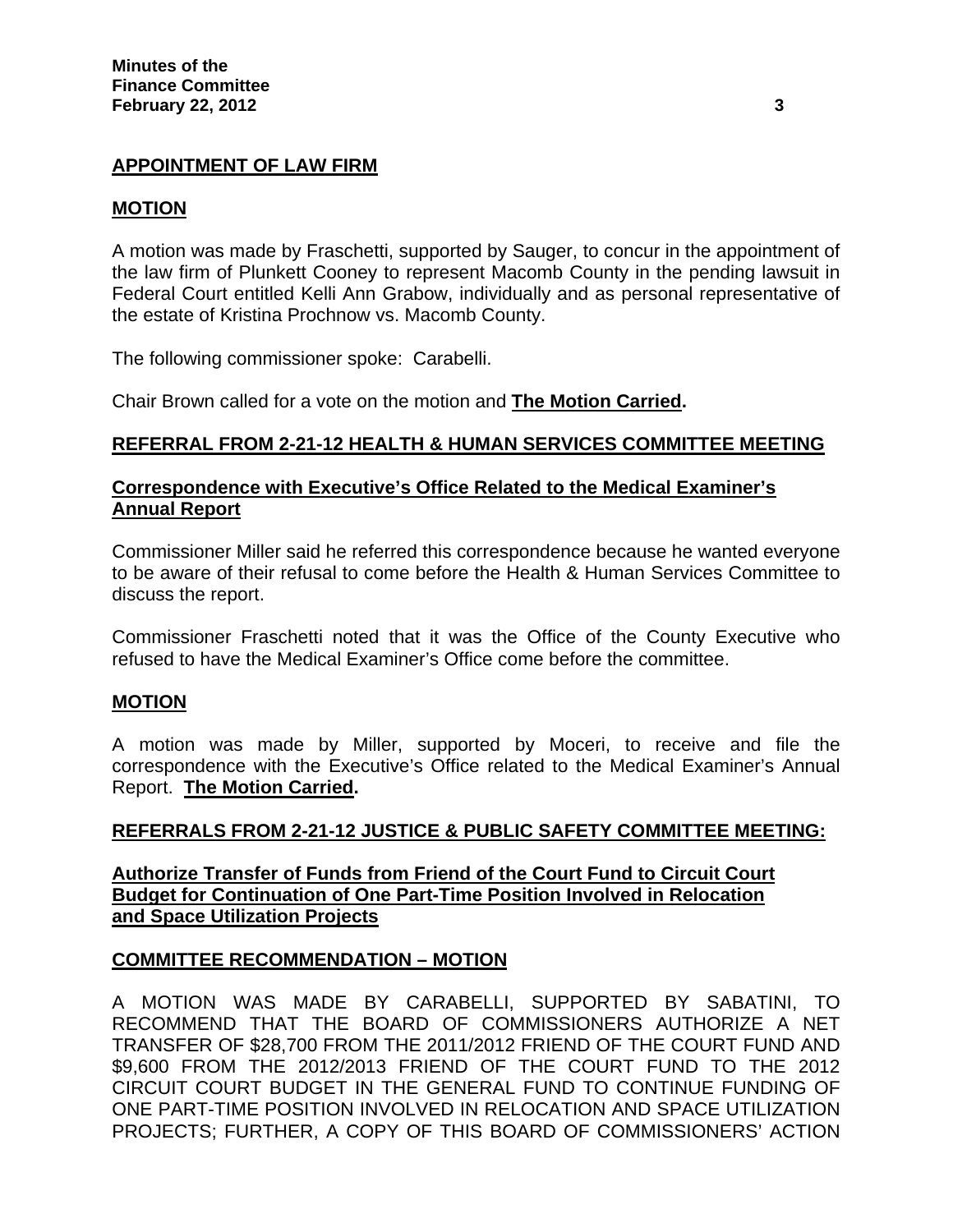IS DIRECTED TO BE DELIVERED FORTHWITH TO THE OFFICE OF THE COUNTY EXECUTIVE.

The following commissioners spoke: Tocco and Miller.

A ROLL CALL VOTE WAS TAKEN AS FOLLOWS:

VOTING YES WERE CARABELLI, FRASCHETTI, MOCERI, SABATINI, SAUGER, SMITH AND BROWN. THERE WERE 7 "YES" VOTES.

VOTING NO WERE FLYNN, TOCCO AND MILLER. THERE WERE 3 "NO" VOTES.

### **THE MOTION CARRIED.**

### **Elimination of One Data Maintenance Supervisor Position in Probate Court and Addition of One Judicial Court Clerk Position in Clerk/Register of Deeds Budget**

### **COMMITTEE RECOMMENDATION – MOTION**

A MOTION WAS MADE BY FRASCHETTI, SUPPORTED BY SAUGER, TO RECOMMEND THAT THE BOARD OF COMMISSIONERS APPROVE THE ELIMINATION OF ONE DATA MAINTENANCE SUPERVISOR POSITION FROM THE PROBATE COURT BUDGET, ACCOUNT #10114801, AND THE ADDITION OF ONE JUDICIAL COURT CLERK POSITION TO THE CLERK/REGISTER OF DEEDS BUDGET, ACCOUNT #10121501, AND DECREASE AND INCREASE THE APPROPRIATE BUDGETS BY THE AMOUNTS NECESSARY; RETAIN THE RESULTING DIFFERENCE IN THE PROBATE COURT BUDGET, ACCOUNT #10114801, OF \$5,218; FURTHER, A COPY OF THIS BOARD OF COMMISSIONERS' ACTION IS DIRECTED TO BE DELIVERED FORTHWITH TO THE OFFICE OF THE COUNTY EXECUTIVE.

The following commissioners spoke: Tocco and Miller.

Chair Brown called for a vote on the motion and **THE MOTION CARRIED.** 

## **Approve 2012 Budget Amendments for Fund 350 for Emergency Management Grants**

## **COMMITTEE RECOMMENDATION – MOTION**

A MOTION WAS MADE BY FRASCHETTI, SUPPORTED BY SMITH, TO RECOMMEND THAT THE BOARD OF COMMISSIONERS APPROVE THE 2012 BUDGET AMENDMENTS FOR FUND 350 FOR EMERGENCY MANAGEMENT GRANTS IN THE NET AMOUNT OF \$928,176.68, WHICH INCLUDES \$913,993.94 IN FEDERAL REVENUE AND \$14,182.74 IN FUND BALANCE TO ACCOUNT FOR DIFFERENCES BETWEEN THE ESTIMATED AMOUNTS APPROVED BY THE BOARD OF COMMISSIONERS ON DECEMBER 15, 2011 AND THE ACTUAL YEAR